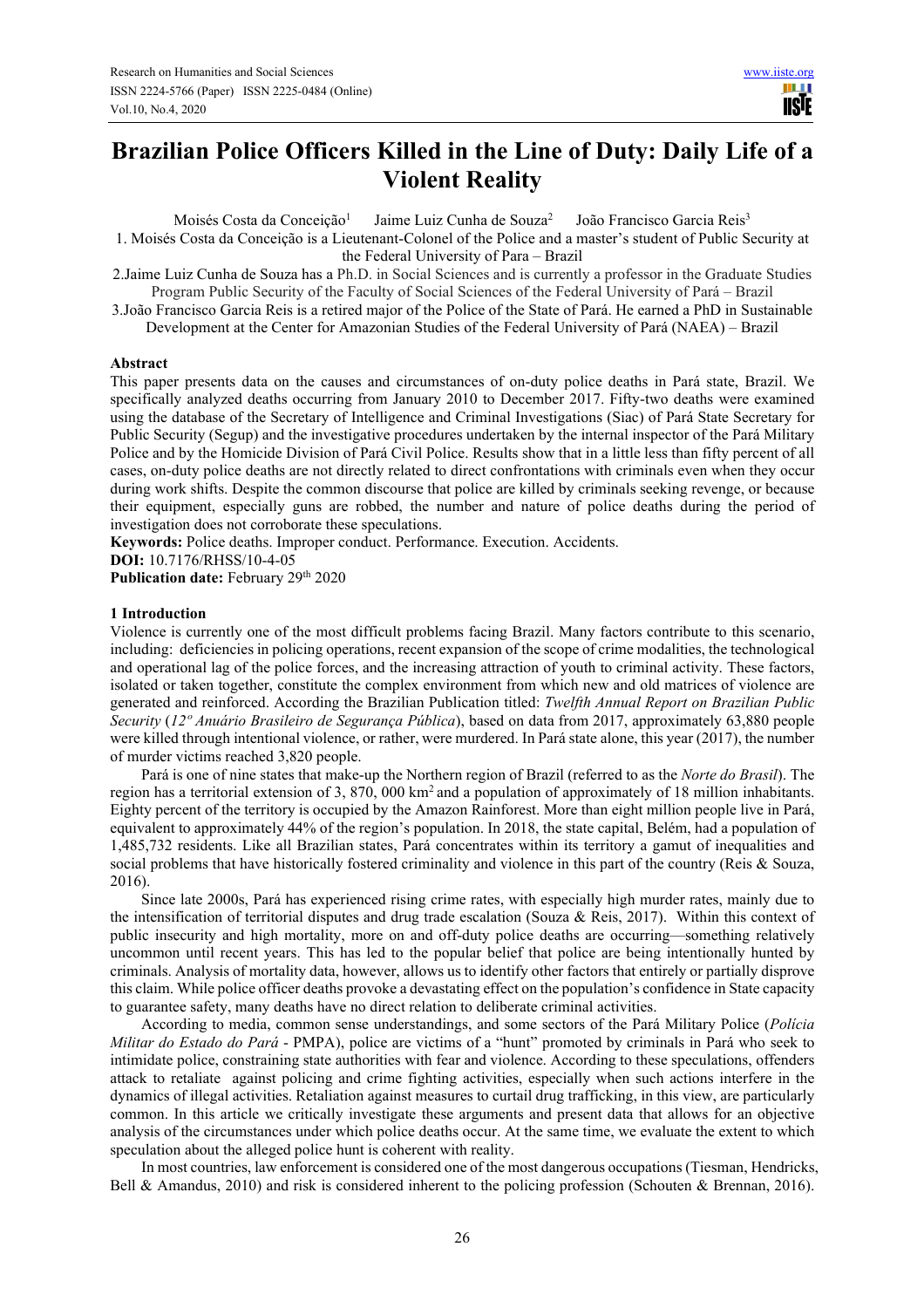However, data from various sources indicate that risks posed to officers are often unrelated to direct conflict between police and offenders. Our task, therefore, concentrated on highlighting alternative explanations to those commonly provided. We begin with a review of literature that discusses on-duty police deaths and then present our case study. A methods section follows our brief literature review.

#### **2 Police Deaths in the Line of Duty: A Question of Performance**

The role of police in contemporary society, especially in democratic societies, has been discussed for some time, and an infinite number of tasks are attributed to officers, be them legitimate or illegitimate, direct or indirect (Bengochea, Guimarães, Gomes & Abreu, 2004; Bittner, 2003; Greene, 2002). Police officers' main responsibilities are to prevent criminal activities and apprehend those who break the law. These duties put them in frequent contact with suspects and offenders who are often hostile to police or other authorities, as the latter represent risks to their freedom or may prevent their illicit dealings (Schouten & Brennan, 2016). As Schouten & Brennan (2016) comment, the possibility of violent confrontations force police to adopt technical safety measures employed during policing activities.

Such measures are important to consider when police officers' actions result in the assault or death of alleged offenders, but also assume a fundamental importance when actions lead to police deaths. More than twenty years ago, King & Sanders (1997) argued that when the circumstances of police deaths are objectively analyzed, most of the time, the officers killed on duty had committed some type of error when dealing with the subject who became his or her murderer. The authors further explain that such errors are almost always directly linked to the officer's diminishing work performance before his assassination.

Previous works, such as that of Taris (2006), confirm this diagnosis and explain that one of the factors responsible for performance lapses is stress, principally when it is chronic. This pathological condition is identified as Burnout Syndrome by authors such as, Costa, Accioloy Jr., Oliveira & Maia (2007), Guimarães, Mayer, Bueno, Minari & Martins (2014) and Oliveira & Bardagi (2009). Common characteristics include: permanent physical and mental exhaustion, lack of professional perspective, and even questioning the meaning of one's work and life. Taris (2006) explains that this condition can significantly increase an officer's risk of becoming a victim because it reduces their physical or mental capacities with inevitable performance consequences.

Emotionally exhausted people have trouble investing the energy required to perform their jobs adequately. Attention deficit thus results in delayed reactions and an inability to respond correctly to severe situations (Hyeda & Handar, 2011). Fundamental functions, such as planning, problem solving, and avoiding inappropriate responses, become extremely compromised due depressive symptoms, anxiety, and job dissatisfaction; taken together, this then increases lethality risks, aggression, and other violent acts when criminals are approached by or chased in high-speed vehicle pursuits (Ellrich, 2016).

As Ellrich (2016) explains, when police arrive at crime scene, they generally do not know what awaits them. Situations that initially appear low risk can quickly escalate into high-risk affairs and result in attacks on police. If officers are in good mental and physical shape, they can use their training and experience to maintain their calm and safety. For Ellrich (2016), when such capacities are lacking, police tend to falter when attempting to manage a tense situation, and violence becomes a likely outcome. The author further argues that violence could be avoided if the officer was in better physical and mental shape. The irritability, hostility, and agressivity that officers brings to already tense situations put their own lives at risk. Lack of self-control brought on by such Burnout Syndrome means the officer has a greater chance of attacking or being attacked.

Other causes of stress, related to the internal dynamics and operation of police institutions, are also identified in the literature. According to Chae & Boyle (2013), communication problems between personnel at various levels in the police hierarchy, and lack of objectivity in periodic police evaluation (which officers are subjected to for career promotion) cause tension and stress. The authors explain that administrators and supervisors tend to conduct subjective evaluations to measure their subordinates' performance. In the process they often favor individuals based on how well they have assimilated into the police sub-culture—in detriment to others who behave strictly according to institutional standards and rules. Promotions are also often based on political influences as opposed to merit. All these factors contribute to stress in the institutional environment. These dynamics sometimes make officers feel as though their contributions are not appreciated by the institution—feelings that decrease work satisfaction and motivation. Meanwhile officer stress increases and they become more vulnerable while performing their policing duties.

Chae & Boyle (2013) also state that work schedules, organized into long shifts, is a strong contributor to officers' poor performance. Indeed, fatigue impairs officers' ability to assess complex situations; exhaustion may limit the psychomotor functioning needed when confronted with psychologically stressful situations, such as those demanding the use of a lethal firearm.

In this regard, Donner & Popovich (2019) explain that police-involved shootings can occur in a variety of situations, and that the officer's decision to shoot is often associated with his or her perceived risk of being killed or injured by an aggressor who is also armed (and willing to use deadly force to fend off the officer). Such conflicts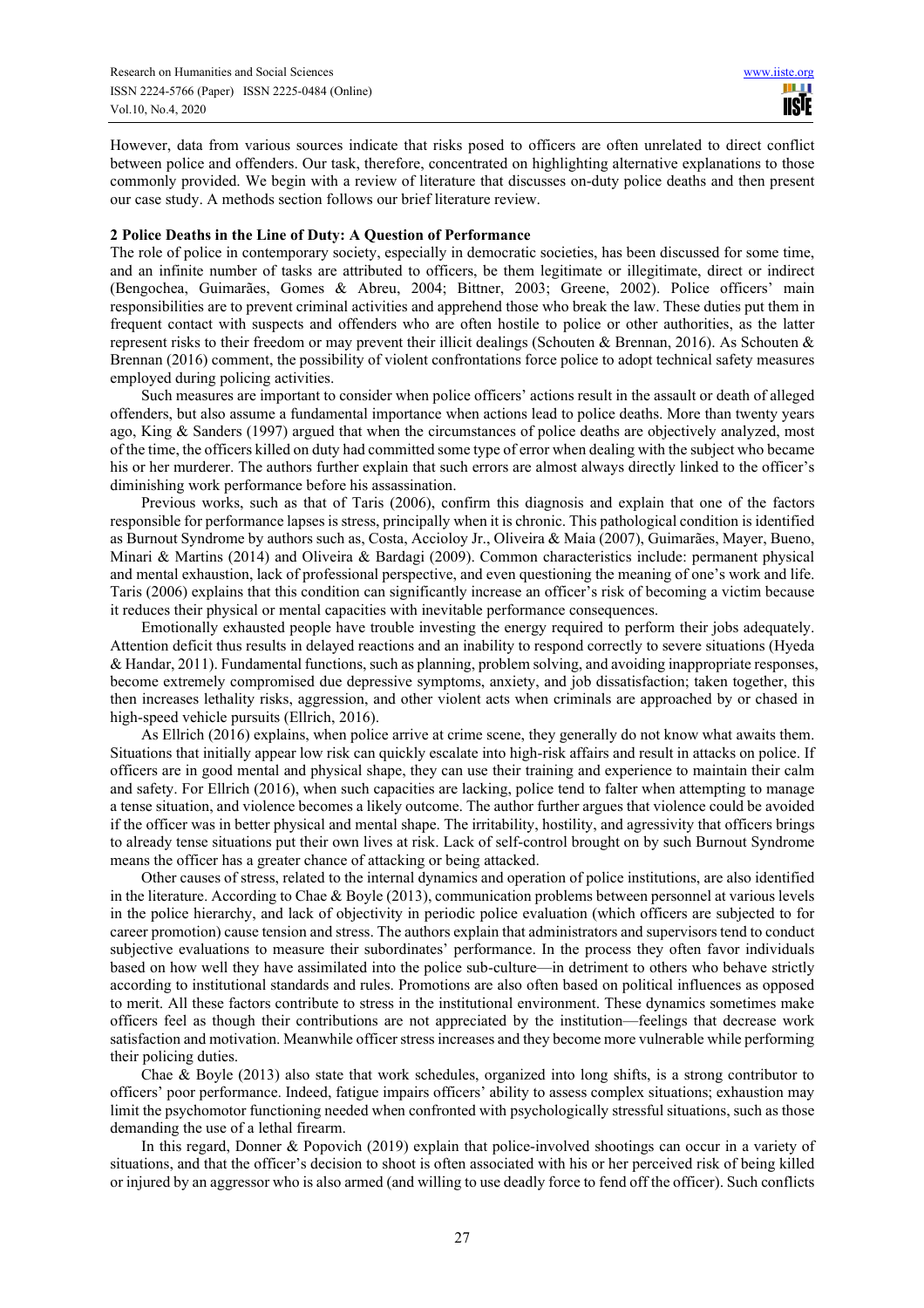come with an extremely high stress load; and when a police officer, whose performance is hindered due to personal or professional problems is placed in a tense situation, a higher number of fatalities occur compared to armed conflicts involving officers with acceptable performance levels.

Attempts to resist imprisonment are frequent and present serious risk to officers' physical integrity. For Edwards (1995), procedural errors, lack of attention to and negligence to safety precautions may be responsible for numerous on-duty police officer deaths. Thus, responding to a seemingly common call can turn into a confusing and dangerous situation, especially in cases where police are investigating drug trafficking. Officers participating in routine searches can also become vulnerable if they neglect safety precautions (Edwards, 1995).

King & Sanders (1997) analysis shows that individuals who kill police more commonly do so to escape a situation (confrontation), as opposed acting on a deliberate intent to kill. Caplan, Marotta, Piza & Kennedy (2014) further explain that factors determining risk are complex and related to both offenders' and police characteristics taken together with those of the environment. Territories that experience high crime rates concentrate criminal groups, drug traffickers, or other types of illicit trade, and generally provide suspects with good opportunities for evasion or attack during police confrontation. Therefore, they also present high risk to police during their operations. During an ambush, suspects on the run find refuge in poorly-light streets; outside of their element, officers not at their full physical and psychological capacity may not clearly perceive the risks that such a situation represents—thus, allowing the suspect take advantage of the characteristics of the terrain, and thereby attack or kill a pursuing officer.

According to Caplan et al. (2014), the local built environment is important to consider in risk assessment since certain structures can serve as trenches from which police advances can be curtailed, and at the same time, facilitate criminals' escape. The authors conclude that potential risks should be considered, not only in terms of people involved in the events, but also in the way the environment shapes and informs their behaviors.

For these authors, factors that make certain territories more potentially prone to attacks on police are not always simultaneously present; however, the ways in which various spatial factors combine in a given context can reveal consistent risk patterns. Therefore, risk of attack and death vary dramatically depending on the circumstances—since some places (at sometimes) may be seen by the offender as opportune for acting aggressively towards the police.

Just like urban residential and commercial areas, streets and highways are also vectors of mortality. Police chases, involving high-speed vehicles, are very dangerous, especially if we consider that training for this type of activity is generally precarious and lacking formal and strict protocols (Caldeira, 2011 & Trindade & Porto, 2011). According to these authors, police officers generally recognize such shortcomings and would like to receive more training. In fact, the potentially lethal effects of receiving inadequate training occur when safety equipment, such as seat belts, are not used or not used properly, on the grounds that they might disrupt mobility upon rapid exit from the vehicle if necessary.

The possibility of killing someone on the job is in itself a cause of stress. When this occurs, it tends to hinder police performance following the incident. According to Stack, Bowman & Lester (2012), officers' psychosocial functioning tends to be significantly affected by fatalities; killings generate strong emotional responses from the victims' family members, from neighbors, from other the officers involved, from government officials, and the general public. Such situations are often followed by a period of debate and questioning, as many question the necessity of the death and whether it was justifiable. Police officers are often accused of using excessive force, especially when the suspect's weapon is not found, toy weapons are used, or when officers' lives were not at risk. Community reactions and demonstrations usually follow the incident, with strong implications for the policecommunity relationship. If the officers are under pressure, due to family and financial problems, stress levels may be enhanced, and their performance may be seriously compromised.

According to Chae & Boyle (2013), a police officer with a weakened psychic structure, who experiences such an event, has a greater chance of developing a chemical dependency or displaying aggressive behaviors and suicidal tendencies. The authors comment that the same can occur when officers frequently experience sudden emotional transitions; abrupt transitions occur during police activities, such as, drug searches, stopping suspicious vehicles or armed confrontations.

These factors alone are not responsible for the poor performance that results in increased assaults on and killings of police officers. However, when several of these factors are present simultaneously and converge during a complex and dangerous police intervention, a strong possibility exists that their combined effect will compromise police performance and increase the probability of potentially lethal attacks.

#### **3 Behavior Deviance and Violence**

In addition to performance related factors, Pino & Johnson (2011) attribute officer deaths to certain types of police behavior, which in some cases, exceed the limits of what is expected and considered acceptable; thus, they are generally referred to as misconduct or bad behavior. Such misconduct includes violations of civil and criminal laws and not adhering to the rules, regulations, and procedures established by the police institution itself.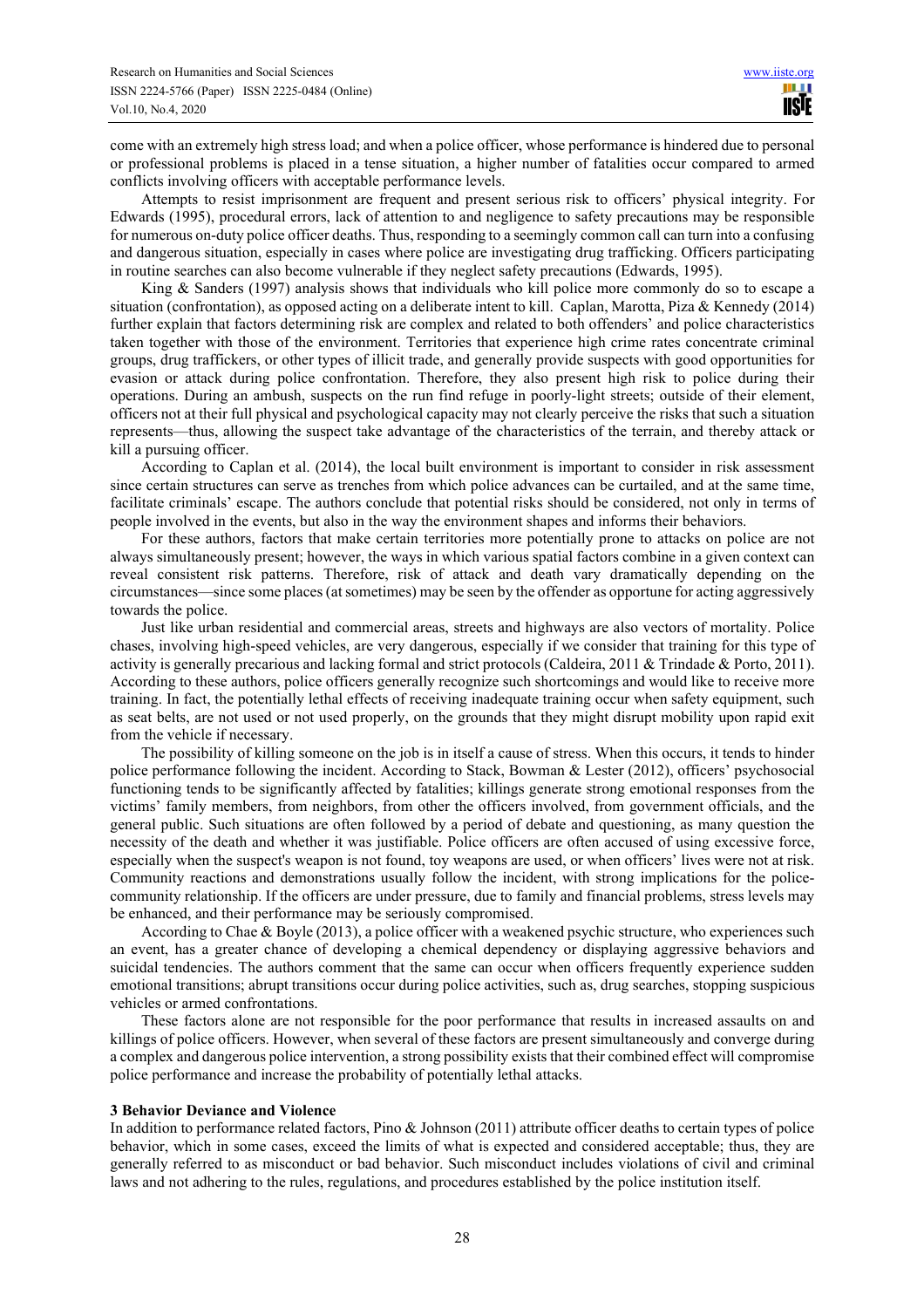Police brutality, characterized by the excessive use of force and constraint and constitutional rights violations, is among the most common types of misconduct, and is particularly highlighted in the literature. Covington, Huff-Corsini & Corsini (2014) show that attacks on police officers are almost always accompanied by a strong negative perception of law enforcement officials. The authors comment that this hostility is generally linked to feelings of injustice—of feeling unjustifiably threatened or attacked. In this sense, moral outrage against any citizen or against a specific group, which bases its identity on politics, religion, race or gender, can cause a multiplicity of violent interactions potentially inducing risk for the officer.

Aggressive acts and violent behaviors invariably increase the tension already present in society, which is not necessarily linked to police interventions. Ellrich (2016) shows that tense confrontations between police and citizens, occurring in a climate of stress, make both police and citizens more susceptible to attack and victimization. According to Harris (2011) tension levels can be measured by citizens' primary complaints against police officers. In high stress situations complaints of threats by police, constraint, disrespect, and even lethal force, predominate. Research conducted by this author indicates that poor behavior, and specifically brutality, may be linked to the entrance of individuals who have personality disorder into the police force. To substantiate his claim, the author demonstrates that some of the police officers considered more problematic have displayed this tendency since the beginning of their careers.

A similar characteristic was found among police of the Pará Military Police, as shown in the work of Silva  $\&$ Souza (2016); thus, study reported that 24% of complaints sent to internal review are against police who are within the first five years of their careers. These authors also report that 17% of the officers under internal investigation for misconduct were between 20 and 25 years old.

In this regard, Harris' (2011) survey showed that rookie officers tend to be inappropriately proactive, and therefore more likely to slip into antisocial behavior, such as abusing authority and using inappropriate tactics both of which can be placed into a more general definition of brutality. Research by this author in the United States demonstrates that most police officers display a peak of inappropriate behavior early in their careers. In general, after their first years of professional activity and more experience, the number of complaints against them decreases. They argue that the peak of violence attributed to the novice officer is related to their need for affirmation—to show their more experienced colleagues that they are reliable and deserving of acceptance. Harris (2011) further explains that certain police officers, who are denounced for misconduct early in their careers, display a decline in such incidents mid-career, but demonstrate an increase late in their careers when they are closer to retirement.

Data presented in Silva & Souza's work (2016) regarding incidences of misconduct by Pará Military Police show that most complaints (43.6%) are directed against police in the age range of 41 to 50 years, who have served between 16 and 25 years in the police force.

To understand why police continue to use brutality throughout their careers, we must consider that in the peripheral neighborhoods of large Latin American cities, referred to as *favelas, periferias, baixadas, bairros* in Brazil, Venezuela and neighboring countries, citizens are widely accepting of brutality as long as it is directed to so called "bad people," those considered dangerous bandits (*banditos*). Thus, some public agents believe that their authority grants them the right to commit violence against individuals with such characteristics, thereby widening the limits of the discretion of internal investigations (Corbacho, Philipp & Ruiz-Vega, 2008; Rodgers, 2009; Souza & Reis, 2014).

It is logical that at some point, violence directed against members of the community, will reach a tipping point and result in attacks against the police. After all, their behavior is similar to that of any other criminal. Violent retaliation against the police usually occurs when brutality is used against innocent community members. When this occurs, public support for police brutality disappears, and the community becomes hostile, or at the least indifferent, to police attacks. These changes often coincide with episodes of corruption or a police officer's direct involvement in criminal activities.

Furthermore, several authors show that the circumstance of investigations, and how they are handled, can result in a loss the public's loss confidence in government institutions, including but not limited to police agencies. These include: investigations that pay little attention to serious crimes, focusing on minor crimes with arbitrary arrests and ineffective and time-consuming internal disciplinary procedures with unconvincing and innocuous results (Bagley, 2013, Kwak, San Miguel & Carreon, 2012; Ruiz Vásquez, 2013). On the other hand, the weakening of institutions has led to the emergence and proliferation of paramilitary groups, popularly known in Brazil as *milícias*, which are partly composed of security agents from various agencies. Milícias first take power and justice into their own hands and then take control over the various criminal activities existing in the territories in their domain (Barcellos, Zaluar, 2014; Misse, 2011; Zaluar & Conceição, 2007).

According to Deosaran (2002) and Pino & Johnson (2011), in poor and marginalized communities, the belief that police are associated with criminals, or that they will leak citizens' denouncements of crime to criminals themselves, is common. These authors report recurring incidents of demands for payments to prevent suspects' arrest or to withhold evidence during judicial processes. Similarly, cases of protecting corrupt police officers when a member of the group is accused of a crime, such as kidnapping or injuring someone in a shootout, are also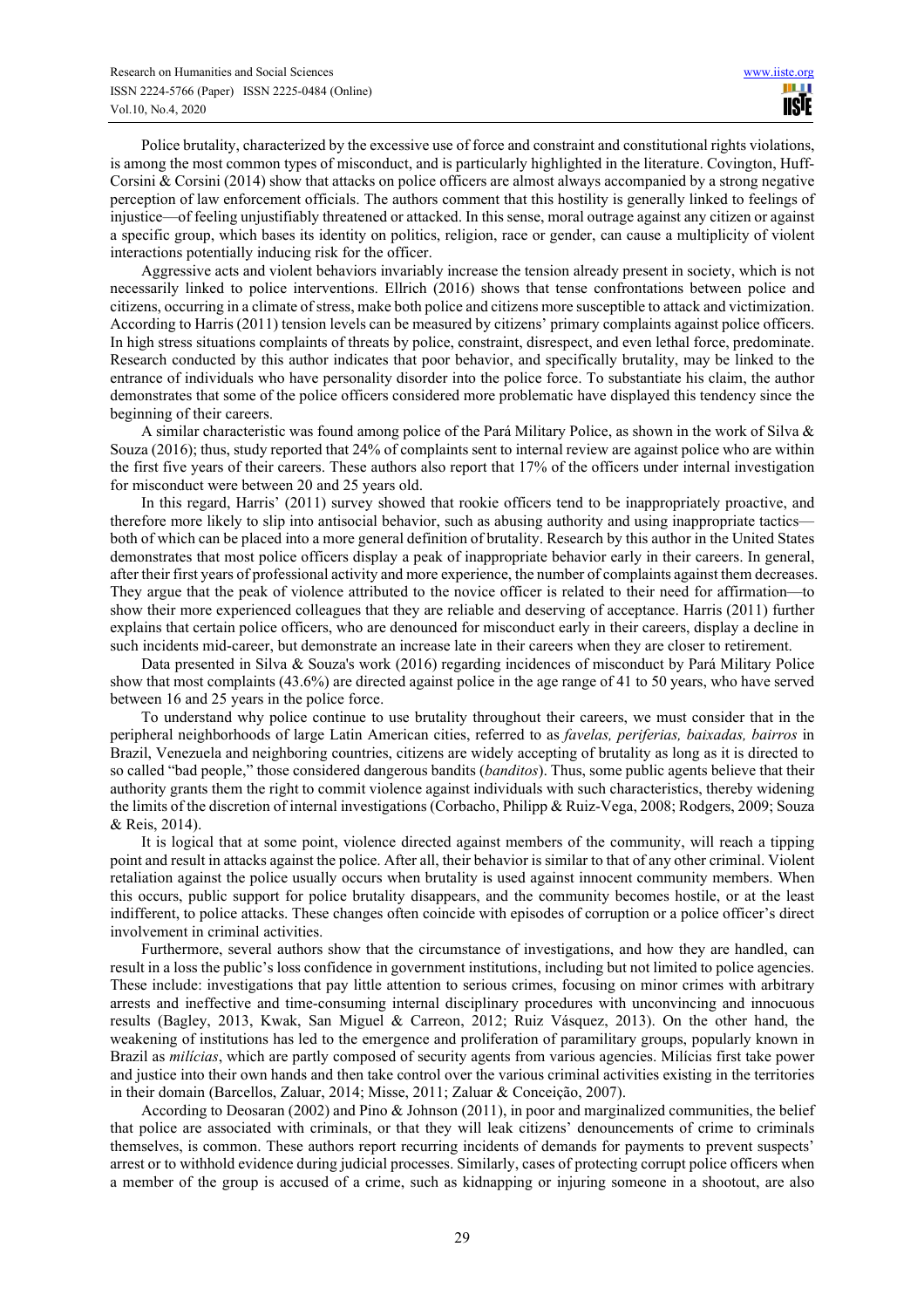frequent. In this context of mutual cover-ups and police-criminal involvement, police provide protection for traffickers and sometimes even directly participate in the drug trade—facilitating drug transport by covering for traffickers or even handing over seized drugs or those in evidence warehouses, either fully or partially. It also relatively common for police officers to request payments for their services in a given community; in these cases, local merchants make such inappropriate payments to police and other security forces (Brito, Souza & J.L.C. Brito, 2016).

This behavior, while not always criminal, is almost always improper and makes the police appear unjust and illegitimate. This is especially the case when officers impose differing degrees of severity according to their personal ties (to criminals) and the criminal's status. Some police officers apply maximum severity when pursuing minor offenses, and on the other hand treat more powerful criminals, responsible for a majority of crimes, with relative softness. According to Pino & Johnson (2011), focusing on small crimes and being lenient with powerful criminals, makes the police themselves criminals; the blurred line between the two groups is a slippery slope, likely to lead, at some point, to police victimization.

Illicit and licit drug consumption is a key factor instigating police toward misconduct—and thus resulting in a greater probability of police victimization. Stinson et al. (2013) clarify that misconduct, directly or indirectly related to officers' drug use, becomes especially dangerous to their own physical integrity and to those involved in police interventions (e.g. through arrests, confrontations etc.). Critical thinking and good decision making, abilities related to performance, can become compromised while under the influence of drugs (either legal or illegal). In addition, the authors argue that when citizens discover that an officer is a drug user, it exponentially increases their mistrust in all police. People tend to perceive the officer as a prisoner of his own addiction, conclude he is committing a crime that he should be combating, and thus is not trustworthy.

According to Harris (2014), police often initiate a pattern of inappropriate behavior with less serious slips, which become more frequent and more severe over time. Corrupt officers often also use excessive force and display other forms of misconduct. We do not have a clear understanding of how training received at the police academy impacts daily work. However, for many, the real learning occurs on the job, and for some, this is more powerful than their formal training. This on the job learning, however, is influenced by the institution's internal values and the perspectives of the police subculture (Souza; Brito & Barp, 2009). If an officer becomes involved with a police group engaged in illegal activities from the onset of his or her career, the individual is more likely to become involved in inappropriate or illegal behaviors from early on. This then increases the possibility of their being victimized, since they are subjected to the risks inherent in illicit activities as part of his routine.

In addition to the factors discussed above, Ellrich (2016) demonstrates that police's direct involvement with crime is related to career frustration; in particular, officers who feel hurt or unmotivated after not receiving a promotion or suffering a penalization, which compromised their career trajectory are more likely to become involved in illicit activities. The author also argues that closing oneself into a narrow group of contacts, made up almost exclusively of other police officers, makes officers intolerant toward citizens. At the same time, it promotes a certain tolerance toward the illicit behavior of their co-workers. Taken together, these dynamics increase the possibility of lethal interactions between criminals and police, where officers can either cause fatalities or be victims of them.

#### **4 Materials and Methods**

This work concerns the deaths of police officers of the Pará Military Police and analyzes data from the Pará State Secretary for Public Security on police mortality during the period of January 2010 December 2017. We sought to identify the conditions under which deaths occur and the factors that most directly contributed to these events. We analyzed data from the database of the Secretary of Intelligence and Criminal Investigations (Siac) of Pará State Secretary for Public Security (Segup) and the investigative procedures undertaken by the internal review board of the Pará Military Police and by the Homicide Division of the Pará Civil Police, totaling fifty-two registered deaths. We used quantitative and qualitative approaches, hoping to enrich our analysis given that the two methodologies are based on different paradigms. We believe that this option was of fundamental importance in elucidating our understanding of police mortality—something impossible with just one type of approach. We based this choice on the fact that quantitative and qualitative approaches are simultaneously distinct and complementary with respect to how they perceive social reality (Bryman, 2004 & Ruiz, 2004).

To compare the number of homicides occurring within the general population with the number of on-duty military police death, we used the criminal index criminal (IC) for homicides in the general population (ICH pop), calculated using the equation *ICH pop* =  $\frac{number\ of\ homocides}{Paris\ state\ nonulation}$  $\frac{1}{\text{Parti} \text{ state population}}$   $\left(x\right)$  100 000, and the criminal index for homicides of on-duty military police officers  $ICHPM = \left(\frac{number\ of\ PM\ homocides}{total\ number\ of\ PM\ of\ 5} \right)$  $\frac{1}{\text{total number of PMPA of fizers}}$   $\frac{x}{100,000}$ . Results were organized and presented based on descriptive statistics procedures, which according to Silvestre (2007) are efficient in organizing and describing through synthetic indicators.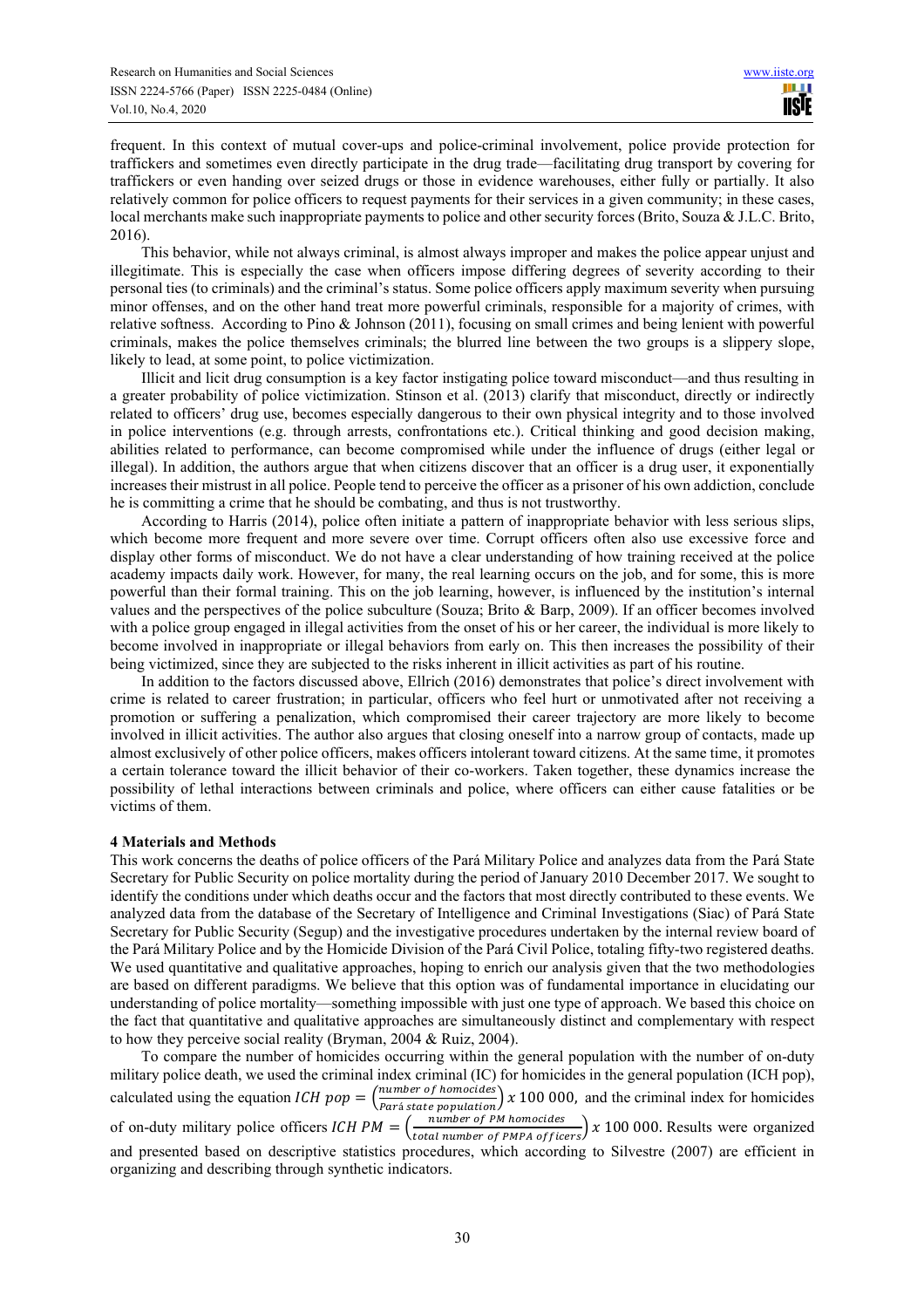# **5 Results**

**Figure 1** – Comparison of homocide rates in Pará state general population versus homocide indexes of Pará military Pará from January 2010 to December 2017.



Source: IBGE-Brazilian Institute of Geography and Statistics and PMPA-Military Police of the State of Pará

According to data displayed on Figure 1, from January 2010 to December 2017, the homicide IC of Pará state varied between 41.4 and 48.1 homicides per 100,000, with an average of 44.4 per 100,00 inhabitants; meanwhile, the IC for on-duty PM varied from 0 to 33.2 homicides per 100,000 PM, reaching an average of 17.4 homicides per 100,00 PM. While the number of murdered officers is much lower for the entire period as compared to that of non-police officers, both are extremely high based on the World Health Organization (WHO) indicators. The WHO categorizes epidemic regions as those with rates higher than 10 murders per 100,000 inhabitants (Nielsen, 2009). Per this definition, the entire state of Pará, and all Brazilian states, would be considered areas of epidemic murder rates. Even if we just consider the police murder rate, which is significantly lower in relation to the rest of the population, it is still considered epidemic, as it surpasses the WHO parameters.





Source: PMPA-Military Police of the State of Pará

Figure 2 displays the causes of death of Pará police officers killed on-duty from January 2010 to December 2017. Police deaths due to accidents accounted for 40.3% all the total; following this, homicides account for 38.5% of all deaths (available data do not allow us to understand how many of these murders were conducted simply because victims were law enforcers or if they were related to performace flaws, or if they were directed at specific officers with a history of misconduct and involvement in illict activities); obberies resulting in death (*latrocínio*) appears in third place, accounting for 15.4% of on-duty police deaths; here, it is impossible to determine with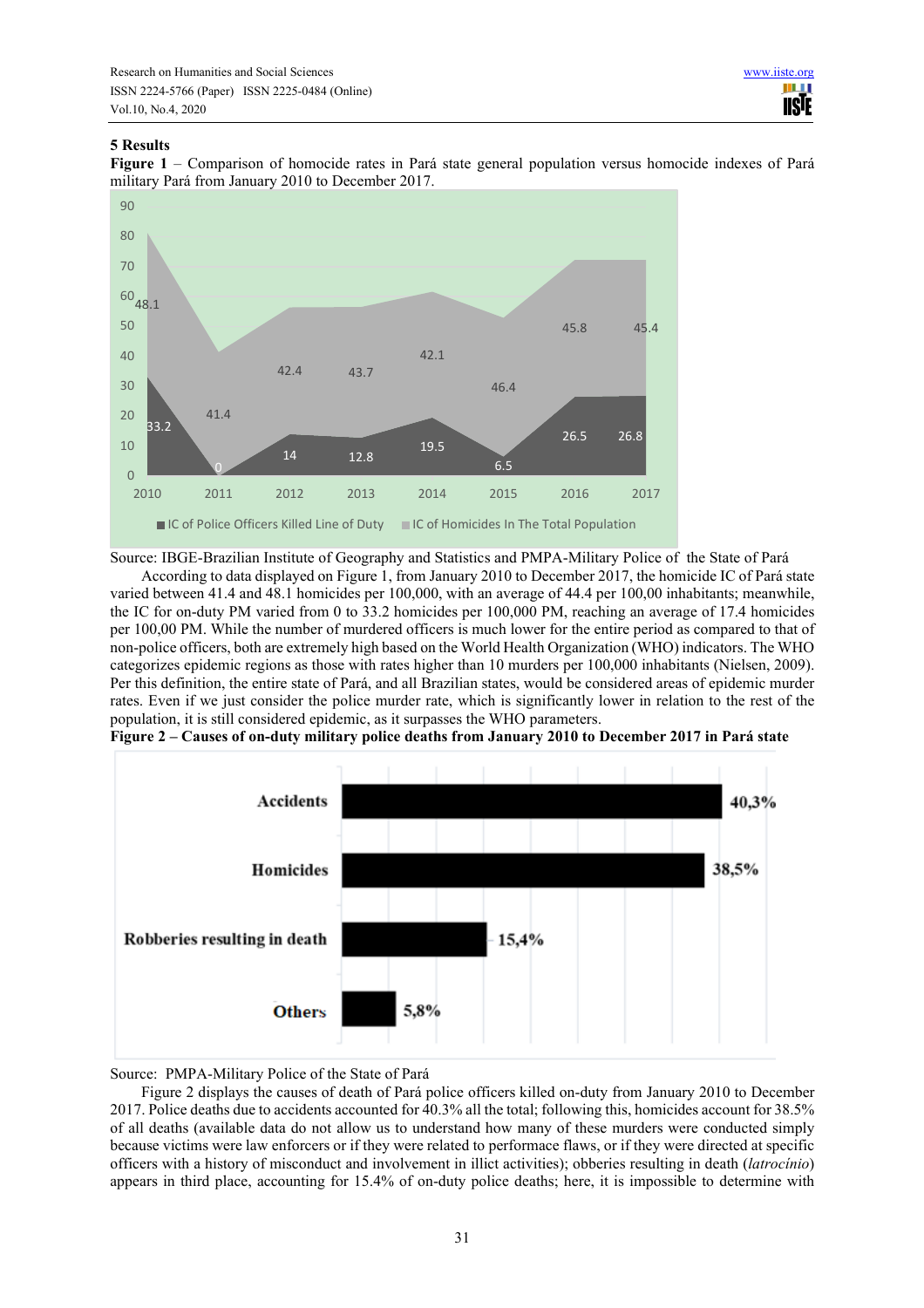precision if attacks on police were conducted to obtain the officer's firearm (generally the stolen object), or if gun theft was an accidental consequence of an action that resulted in murder (the true intention of the perpeutrator).

It should be noted that the circumstances surrounding some of the killings, which initially appeared as homicides, were not the result of police interventions. We verified that four events recorded as homicides refer to accidental shootings, deaths leading from crimes of passion, or incidents where information on the circumstances of the deaths is unavailable. Failure to properly record such events inflates the numbers in this category.

Figure 2 shows a distinction between homicides and *latrocínios*. Available date do not allow us to confirm with absolute precision that all robberies were done with the intent to obtain the officer's firearm. It is possible that the incidents refer to common cases of theft that ended in fatalities either due to the officer's (ineffective) response, or that the criminal recognized the officer as a law enforcement agent (which motivated the murder). While homicides represent the largest percentage of on-duty deaths, we must also recognize that other causes account for this high percentage. Thus, we can infer that is a considerable probablity that deaths can be attributed to officers' performance flaws, as described by Caldeira (2011), Chae & Boyle (2013), Edwards (1995), Trindade & Porto  $(2011)$  – as opposed to deliberate attempts to eliminate police officers, as the works of Duarte (2019) and Mello (2015) suggest.

Additional survey data indicate that for the period analyzed, on-duty deaths mainly occurred among police officers at the lower ranks (privates, corporals and sargeants). Concentration in these ranks is linked to their greater exposure—since agents at these levels are the uniformed officers who do on-foot or vehicle-based patrolling. This aspect is in line with the findings of Caplan et al. (2014) and Donner & Popovich (2019).

Data on the circumstances in which the deaths occurred indicate that on-duty accidents are extremely significant. Events include vehicle accidents during police chases, a boat accident (occurring in the Naval division of the Pará Military Police), in addition to firearm accidents during training. Police officers killed in lethal clashes with criminals are due to shootings and attacks on police during service, such as during blitzes, when confronting suspects, or when police intervene in criminal assaults and ambushes.

Executions may also occur when a police officer is present at a crime scene and is disarmed and murdered before he could react. Police stress can also lead to misunderstandings and passionate conflicts, which as Costa et al. (2007), Guimarães et al. (2014) and Oliveira & Bardagi (2009) suggest, contribute to an array of vulnerabilities to which the police are subjected. Executions must be highlighted since they do not exclusively effect police officers. Cases where witnesses present at the scene of a robbery, such as a shop, a residence or a public transport, are murdered to prevent them identifying the perpetrators and reporting them to the police, also exist.

#### **6 Conclusion**

Data and discussion presented here predict that problems related to poor police performance, due to inadequate mental and physical conditions lead to procedural errors associated with high levels of mortality—both for police and community members. Errors motivated by stress, lack of motivation, domestic problems, or negligence of basic safety protocols are factors that determine the conditions that make police more vulnerable and susceptible to victimization. Police are not passive receptors of violent circumstances; their actions are the result of an interactive process, where they interpret the situation and decide how to react.

Police work is extremely stressful, characterized by the presence of unpredictable events, exposure to trauma and extensive periods of boredom during long shifts, and to conflicts associated with organizational dynamics (Chae & Boyle, 2013). These conditions force officers to put up with multiple stress factors, which eventually detract from their technical training and officers then neglect to follow safety protocols. In this way, the death of on-duty police officers is according to Tiesman et al. (2015) associated with risks produced by a familiarity with everyday tasks—a familiarity that can make officers negligent to work associated risks.

Police at the highest levels of the Pará Military Police insist that police deaths increased after the institution distributed basic equipment kits, which, in addition to common gear, includes semi-automatic weapon (Duarte, 2019 & Mello, 2015). These officers believe that carrying of semi-automatic weapons caused more deaths because they became coveted by criminals who allegedly attack officers to obtain their guns. Yet, *latrocínios* attribute to a mere 13.7% of police deaths; thus, these numbers do not substantiate the above claims.

Excluding performance elements, to which we can also include accidents, and if we also consider that the circumstances surrounding police deaths a very occurred did not have detailed are poorly described in the Pará Military Police database, we can infer that a considerable number of murders may related police misconduct. Pino & Johnson (2011) emphasized the importance of this factor, which involves, on the one hand, corruption and close personal involvement with criminals and, on the other hand, difficulties in their relationships with citizens and brutality.

Our results do not support the speculation criminals deliberately hunt down police or that their deaths are the result of attempting to steal officers' weapons, as a way of increasing criminals' firepower—or as a symbol or their power. In fact, mortality rates suggest exactly the opposite, showing that the current rates of police deaths are an absolutely foreseeable consequence of the type of work they carry out, and the negligence of safety procedures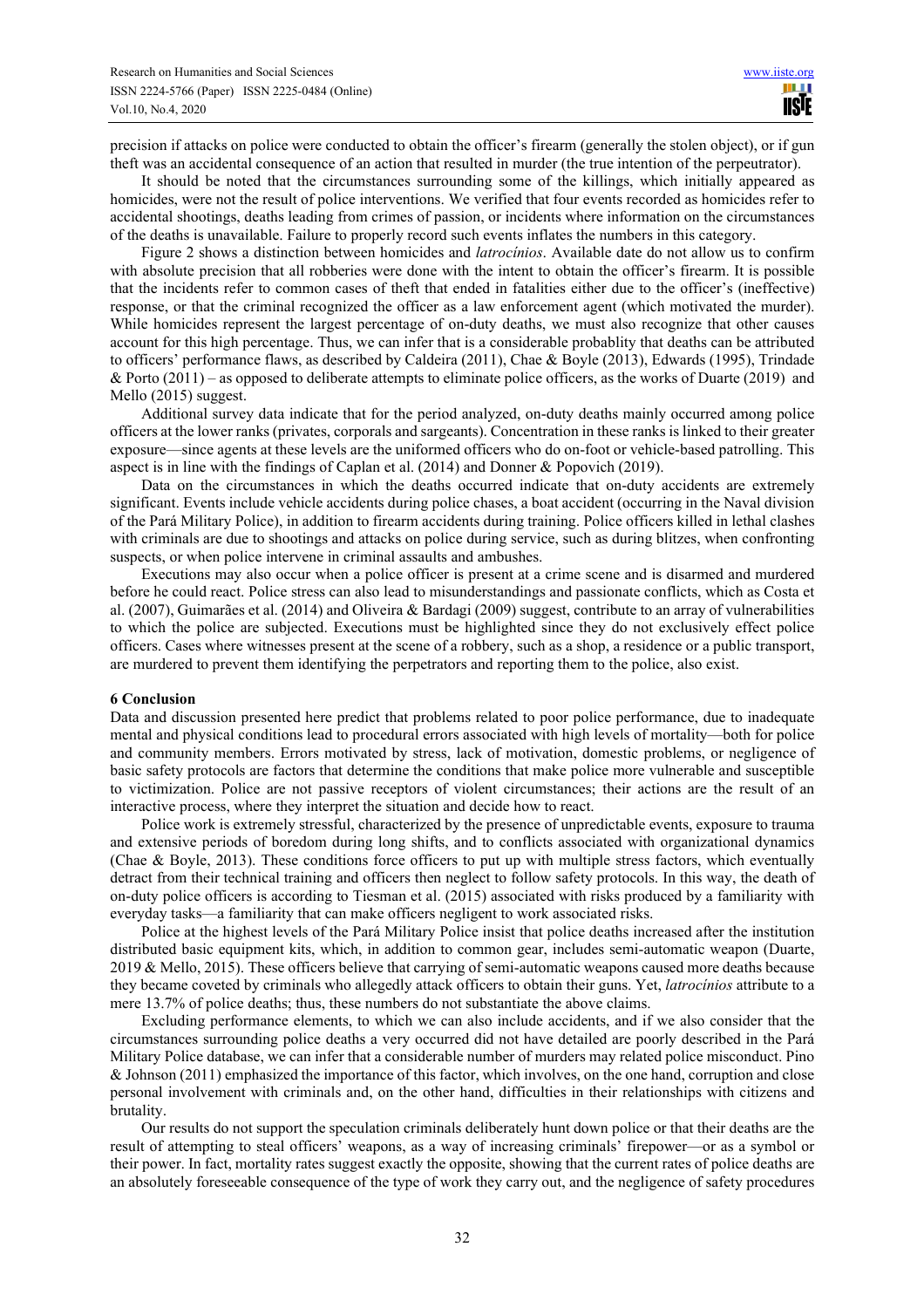that could minimize the risks to which they are subjected in their daily work. In terms of the liaisons between police and criminals, and the role that these relationships play in police homicide rates, we believe that deeper investigations and new studies could bring about more consistent empirical responses than those we were capable of presenting at the moment.

#### **References**

- Anuário Brasileiro de Segurança Pública. Retrieved from: http://www.forumseguranca.org. br/wpcontent/uploads/2017/01/Anuario\_Site\_27-01-2017-RETIFICADO.pdf.
- Bagley, B. M. (2013). The evolution of drug trafficking and organized crime in Latin America. *Sociologia, Problemas e Práticas*, 71, 99-123.
- Barcellos, C. & Zaluar, A. (2014). Homicídios e disputas territoriais nas favelas do Rio de Janeiro. *Revista de Saúde Pública*, 48(1), 94-102.
- Bengochea, J. L. P., Guimarães, L.M, Gomes, M.L. & Abreu, S. R. (2004). A transição de uma polícia de controle para uma polícia cidadã. *São Paulo em Perspectiva*, 18(1), 119-131.
- Bittner, Egon. (2003). *Aspectos do trabalho policial* (Policy and soceity series, n. 8). São Paulo: Edusp.
- Brito, D.C., Souza, J.L.C & Brito, D.M.C. (2016). Anomalias da política de segurança pública: A prática da *catação* e o policiamento. *Planeta Amazônia: Revista internacional de direito ambiental e políticas públicas*, 8, 43-61.
- Bryman, A. (2004). *Quantity and quality in social research*. New York: Taylor & Francis.
- Caldeira, T.B. (2011). *A problemática das perseguições motorizadas: Num contexto ético-social.* 2011. (Master's thesis). Instituto Superior de Ciências Policiais e Segurança Interna, Lisboa, Portugal.
- Caplan, J.M., Marotta, P.L., Piza, E. L. & Kennedy, L.W. (2014). Spatial risk factors of felonious battery to police officers. *Policing: An international journal of police strategies & management,* 37(4), 823-838.
- Chae, M.H., Boyle, D.J. (2013). Police suicide: Prevalence, risk, and protective factors. *Policing: An international journal of police strategies & management*, 36(1), 91-118.
- Corbacho, A, Philipp, J. & Ruiz-Vega, M. (2015). Crime and erosion of trust: Evidence for Latin America. *World Development*, 70(C), 400-415.
- Costa, M., Accioly, H., Oliveira, J. & Maia, E. (2007). Estresse: Diagnóstico dos policiais militares em uma cidade Brasileira. *Revista Panamericana de Salud Pública*, 21(4), 217-222.
- Covington, M.W, Huff-Corzine, L. & Corzine, J. (2014). Battered police: Risk factors for violence against law enforcement officers. *Violence and Victims*, 29(1), 34-52.
- Cruz, J.M. (2011). Criminal violence and democratization in Central America: The survival of the violent state. *Latin American Politics and Society*, 53 (4), 1-33.
- Deosaran, R. (2002). Community policing in the Caribbean: Context, community and police capability. *Policing: An international journal of police strategies & management*, 25(1), 125-146.
- Donner, C.M. & Popovich, N. (2019). Hitting (or missing) the mark: An examination of police shooting accuracy in officer-involved shooting incidents. *Policing: An international journal of police strategies & management*, v. 42, n. 3, p. 474-489.
- Duarte, E.N.P.M. (2019). O risco não cessa quando o turno termina: Um estudo sobre a morte de policiais militares fora do serviço. (Master's thesis). Federal University of Pará, Belém, Brazil.
- Edwards, T. D. (1995). Felonious killings of state police and highway patrol officers: A descriptive and comparative evaluation. *American Journal of Police*, 14(2), 89-105.
- Ellrich, K (2016). Burnout and violent victimization in police officers: A dual process model. *Policing: An international journal of police strategies & management*, 39 (4), 652-666.
- Greene, J. R. (2002). *Administração do trabalho policial: Questões e análises* (Policy and society series, n. 5). São Paulo: Edusp.
- Guimarães, L.A., Mayer, V.M, Bueno, H.P.V, Minari, M.R.T. & Martins, L. F. (2014). Síndrome de Burnout e qualidade de vida de Policiais Militares e Civis. *Revista Sul Americana de Psicologia*, 2(1), 98-122.
- Harris, C. (2011). Problem behaviors in later portions of officers' careers. *Policing: An international journal of police strategies & management* 34 (1), 135-152.
- Harris, C. (2014). The onset of police misconduct. *Policing: An international journal of police strategies & management*, 37 (2), 285-304.
- Hyeda, A. & Handar, Z. (2011). Avaliação da produtividade na síndrome de Burnout. *Revista Brasileira de Medicina do Trabalho*, 9(2), 78-84.
- IBGE Instituto Brasileiro de Geografia e Estatística. Retrieved from https://www.ibge.gov.br/.
- King, W. R., & Sanders, B. A. (1997). Nice guys finish last: A critical review of killed in the line of duty. Policing: an international journal of police strategies & management, 20(2), 392-407.
- Kwak, Dae-Hoon, San Miguel, C.E. & Carreon, D.L. (2012). Political legitimacy and public confidence in police: An analysis of attitudes toward Mexican police. *Policing: An international journal of police strategies &*